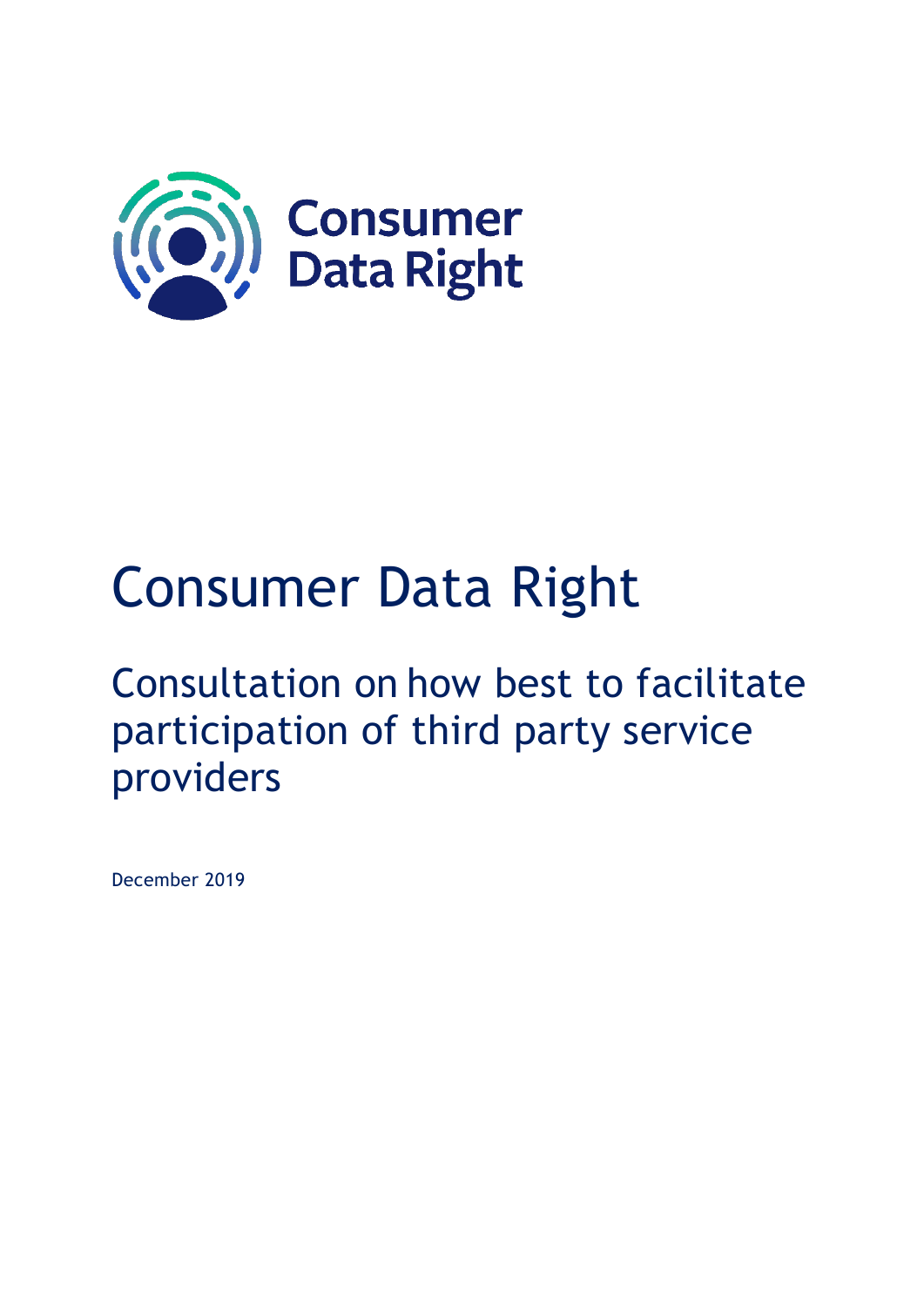### 1. Background

The Australian Competition and Consumer Commission (**ACCC**) introduced the foundational rules for the Consumer Data Right (**CDR**) regime in the lock-down version of the rules, released in September 2019 (**rules**). Consistent with the position in the Rules Outline released in December 2018, the rules do not provide for the use of third party service providers who collect or facilitate the collection of CDR data on behalf of accredited persons (**intermediaries**). The ACCC noted that it intended to develop rules to accommodate business models that use intermediaries in a subsequent version of the rules.

The rules permit disclosure of CDR data by an accredited person to an outsourced service provider, provided certain conditions are met, but do not otherwise permit disclosure of CDR data to non-accredited third parties. As noted in the Rules Outline, the ACCC took this position for the first version of the rules having regard to concerns raised by stakeholders regarding the risk of reduced consumer protections and the potential to undermine the CDR accreditation regime. Instead, the ACCC committed to considering the ability for consumers to direct the sharing of CDR data to certain non-accredited third parties (including professional advisors, such as accountants and lawyers) in a subsequent version of the rules.

#### 2. Overview of this consultation process

The ACCC is seeking views from stakeholders on how the rules should permit the use of intermediaries that collect or facilitate the collection of CDR data from data holders on behalf of accredited persons.

The ACCC is also seeking views on expanding the rules to permit the disclosure of CDR data from accredited persons to non-accredited third parties and the appropriate consumer and privacy protections that should apply to such disclosures.

Interested parties have until **3 February 2020** to provide submissions in response to this consultation paper. Submissions will inform the development of draft rules that the ACCC expects to consult on in March 2020. Submissions will also inform preparation of an update to the Privacy Impact Assessment for the CDR regime which will be undertaken following release of the draft rules.

Submissions and comments may be provided by email: [ACCC-CDR@accc.gov.au.](mailto:ACCC-CDR@accc.gov.au)

To foster an informed and consultative process, all submissions will be considered as public submissions and will be posted on the ACCC's website. If interested parties wish to submit commercial-in-confidence material, they should submit both a public version and a commercial-in-confidence version of their submission. Any commercial-in-confidence material should be clearly identified, and the public version of the submissions should identify where commercial-in-confidence material has been removed. Parties will be required to provide reasons in support of any claims of confidentiality. Further information on the process parties should follow when submitting confidential information to the ACCC can be found in the ACCC/AER Information Policy which sets out our general policy on the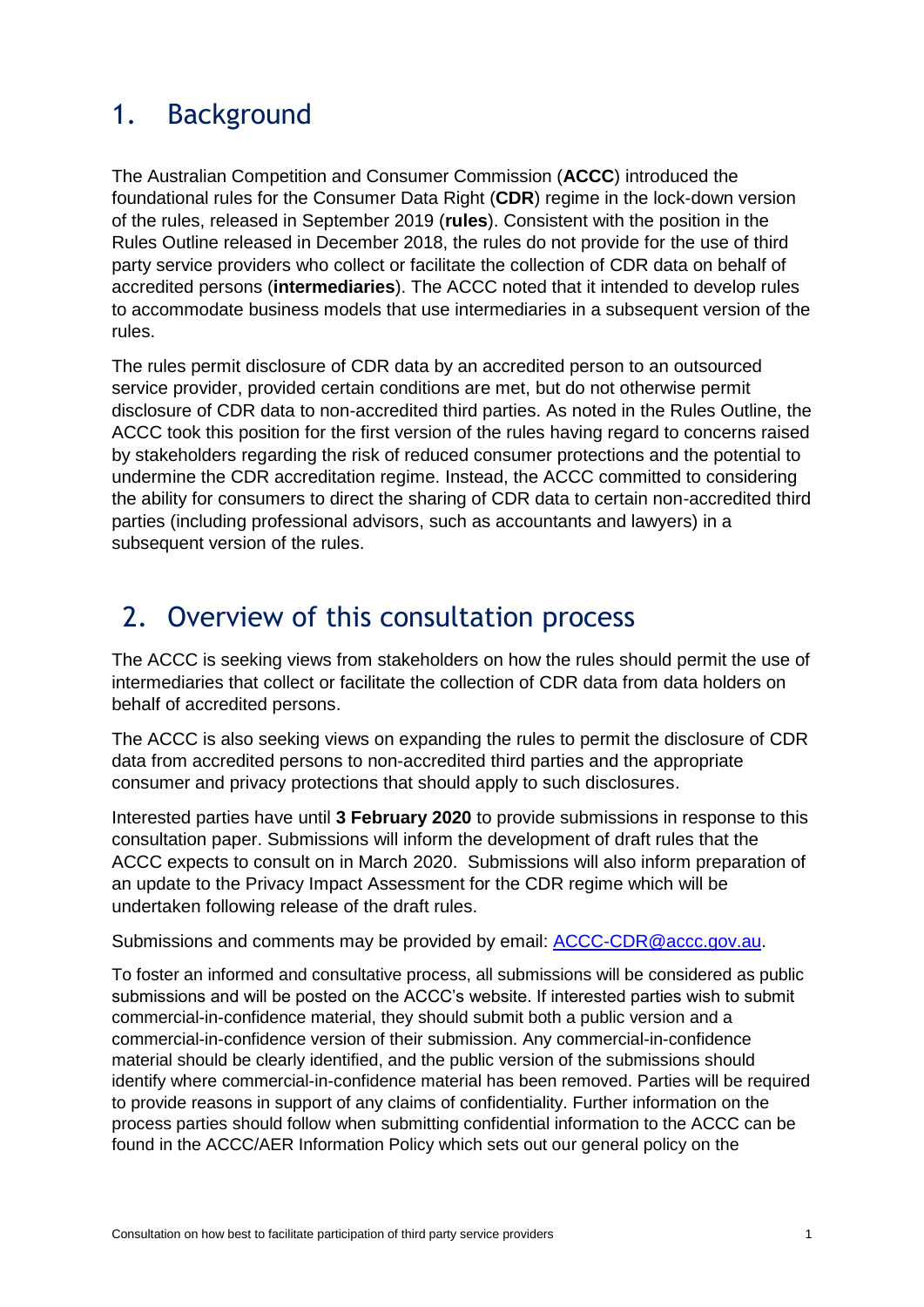collection, use and disclosure of information. A copy of the policy is available on the **ACCC's** [website.](https://www.accc.gov.au/publications/accc-aer-information-policy-collection-and-disclosure-of-information)

## 3. Timeline

The following dates are indicative.

| 23 December 2019  | Consultation paper released.                              |
|-------------------|-----------------------------------------------------------|
| 3 February 2020   | Deadline for submissions.                                 |
| <b>March 2020</b> | Draft rules released on (a) the proposed treatment of the |
|                   | different intermediary business models; (b) and allowing  |
|                   | consumers to consent to their CDR data to be disclosed by |
|                   | accredited persons to non-accredited persons.             |
| <b>May 2020</b>   | Deadline for submissions on draft rules.                  |
| <b>Mid-2020</b>   | Finalise rules.                                           |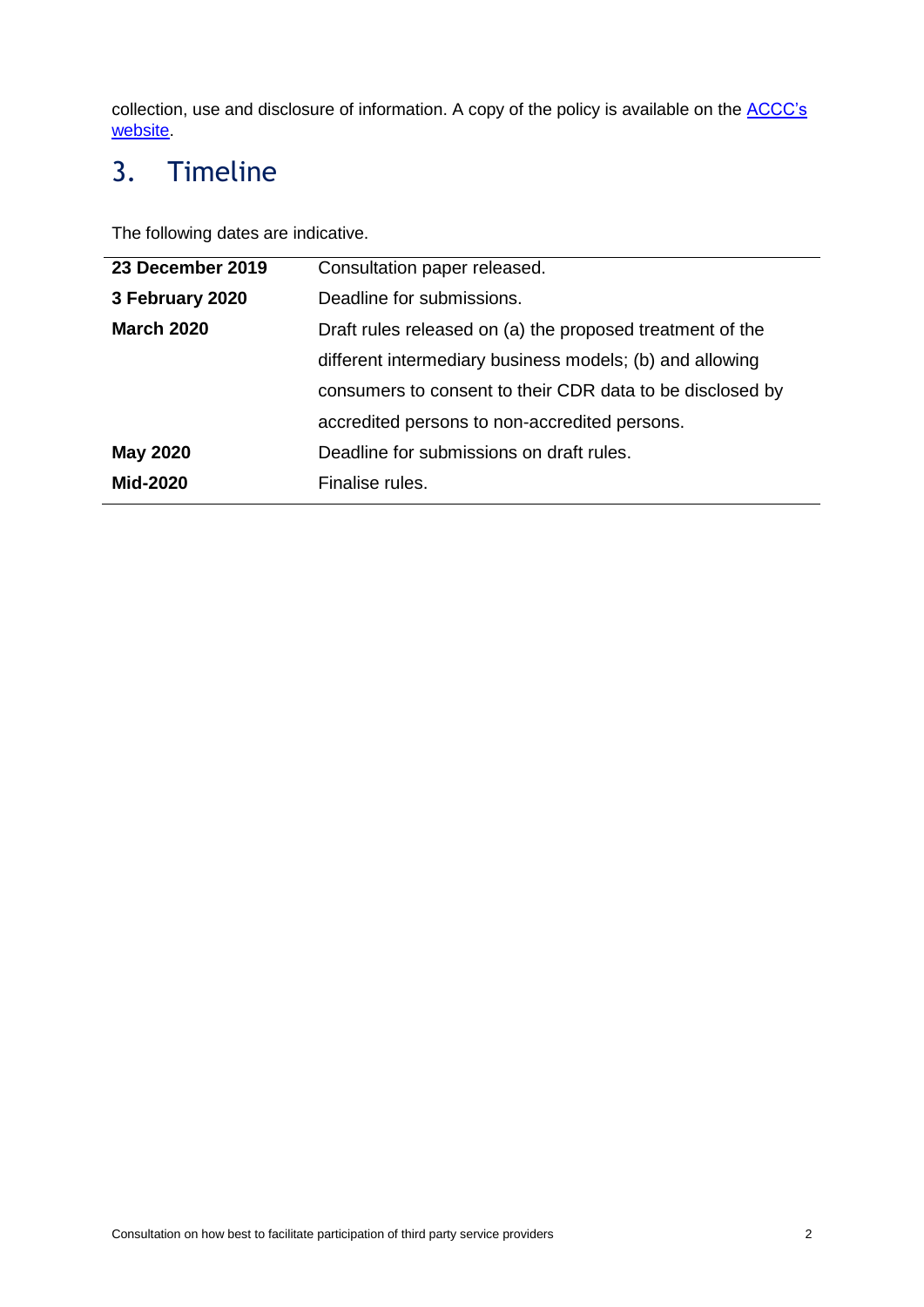#### 4. Intermediaries

The ACCC recognises the important role of intermediaries in the financial services sector, and the data economy more generally, in facilitating the efficient and secure collection of data. Accommodating intermediaries in the CDR regime will support increased uptake of CDR and development of new products and services by providing flexibility for potential accredited data recipients looking to enter the CDR regime. The ACCC understands that there are a range of innovative business models that intend to operate in the CDR regime, including software as a service or platform as a service providers. These business models include those that may assist in or facilitate the **collection** of CDR data and those that may offer 'end-to-end' services that **collect and use** CDR data.

In response to the CDR exposure draft rules, the ACCC received submissions from a number of parties that indicated their interest in becoming accredited at the unrestricted level in order to act as an intermediary in the regime. If the rules provide for an accredited intermediary to collect CDR data on behalf of a data recipient, it could facilitate entry into the CDR regime of data recipients with a lower tier of accreditation if the intermediary will manage risks associated with the data recipient collecting, storing or using CDR data. The ACCC is therefore also interested in understanding views on how the rules should permit the disclosure of CDR data between accredited persons, including between an accredited intermediary and an accredited data recipient.

The ACCC is seeking views on how intermediaries should be provided for in the rules, including what obligations they should be required to meet and the appropriate level of transparency for consumers where an intermediary is used by a data recipient to collect and/or use CDR data.

The ACCC is considering both outsourcing and accreditation models for regulating intermediaries and recognises that it may be appropriate for the rules to provide for both models dependent on the nature of the services provided by an intermediary to an accredited person. Under an accreditation model, an intermediary would become accredited in its own right and would be subject to the obligations of an accredited person under the CDR regime. The current outsourcing model in the rules permits the disclosure of CDR data by an accredited person to an outsourced service provider provided certain conditions are met, including that the accredited person has a CDR outsourcing arrangement in place that meets the requirements in rule 1.10. Under rule 7.6, the accredited person is responsible for the use or disclosure of CDR data by an outsourced service provider.

#### **Consultation questions: intermediaries**

The ACCC has developed guiding questions for responses. You do not need to respond to each individual question and may decide to raise additional issues. Where possible, please explain your reasoning.

1. If you intend to be an intermediary in the CDR regime, or intend to use an intermediary, please provide a description of the goods or services you intend to provide to accredited persons or to CDR consumers using an intermediary. Do you intend (or intend to use an intermediary) to only **collect** CDR data, or **collect** and **use** CDR data? What value or economic efficiencies do you consider that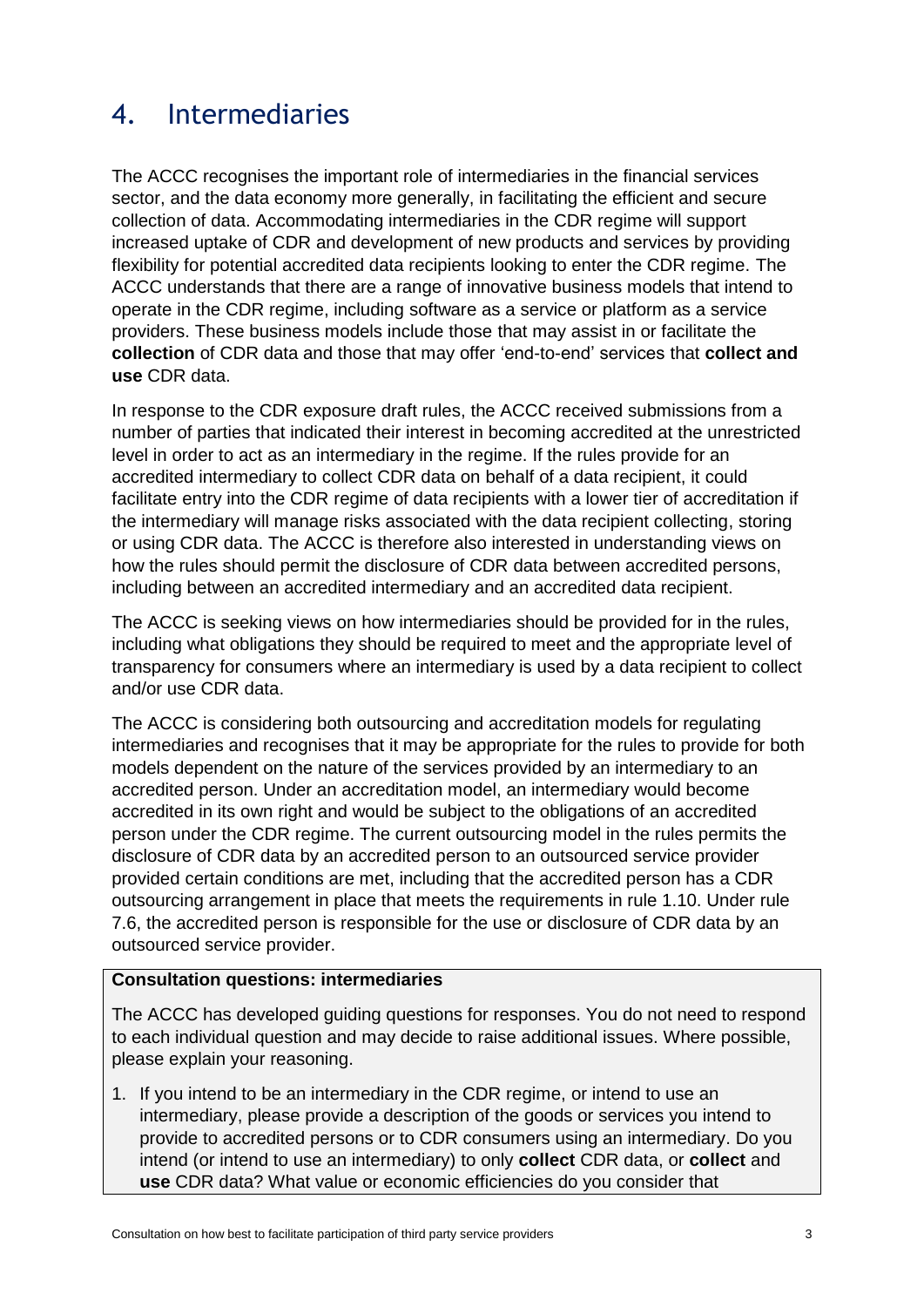intermediaries can bring to the CDR regime and for consumers?

- 2. How should intermediaries be provided for in the rules? In your response please provide your views on whether the rules should adopt either an outsourcing model or an accreditation model, or both and, if so, and in what circumstances each model should apply.
- 3. What obligations should apply to intermediaries? For example, you may wish to provide comment on:
	- a. if intermediaries are regulated under an accreditation model, the criteria for accreditation and whether they should be the same or different to the criteria that apply to the current 'unrestricted' level, and the extent to which intermediaries should be responsible for complying with the existing rules or data standards;
	- b. if intermediaries are regulated under an outsourcing model, the extent to which contractual obligations should be regulated between accredited persons and intermediaries;
	- c. if the obligations should differ depending on the nature of the service being provided by the intermediary.
- 4. How should the use of intermediaries be made transparent to consumers? For example, you may wish to comment on requirements relating to consumer notification and consent.
- 5. How should the rules permit the disclosure of CDR data between accredited persons? For example, you may wish to comment on requirements relating to consumer consent, notification and deletion of redundant data, as well as any rules or data standards that should be met.
- 6. Should the creation of rules for intermediaries also facilitate lower tiers of accreditation? If so, how should the criteria and obligations of new tiers of accreditation differ from the current 'unrestricted' accreditation level, and what is the appropriate liability framework where an accredited intermediary is used?

#### 5. Permitting CDR data to be disclosed to nonaccredited third parties

The ACCC is also seeking views on how the rules should provide for the disclosure of CDR data by an accredited person to non-accredited third parties, with the consent of a consumer. As noted above, the rules permit disclosure of CDR data by an accredited person to an outsourced service provider, provided certain conditions are met, but do not otherwise permit disclosure of CDR data to non-accredited third parties.

The ACCC considers that allowing CDR data to be shared with non-accredited third parties, such as accountants, will be an important expansion of the CDR regime. The ACCC recognises there are existing mechanisms that facilitate the transfer of data from consumers to third parties. Enabling sharing of CDR data with third parties in the CDR